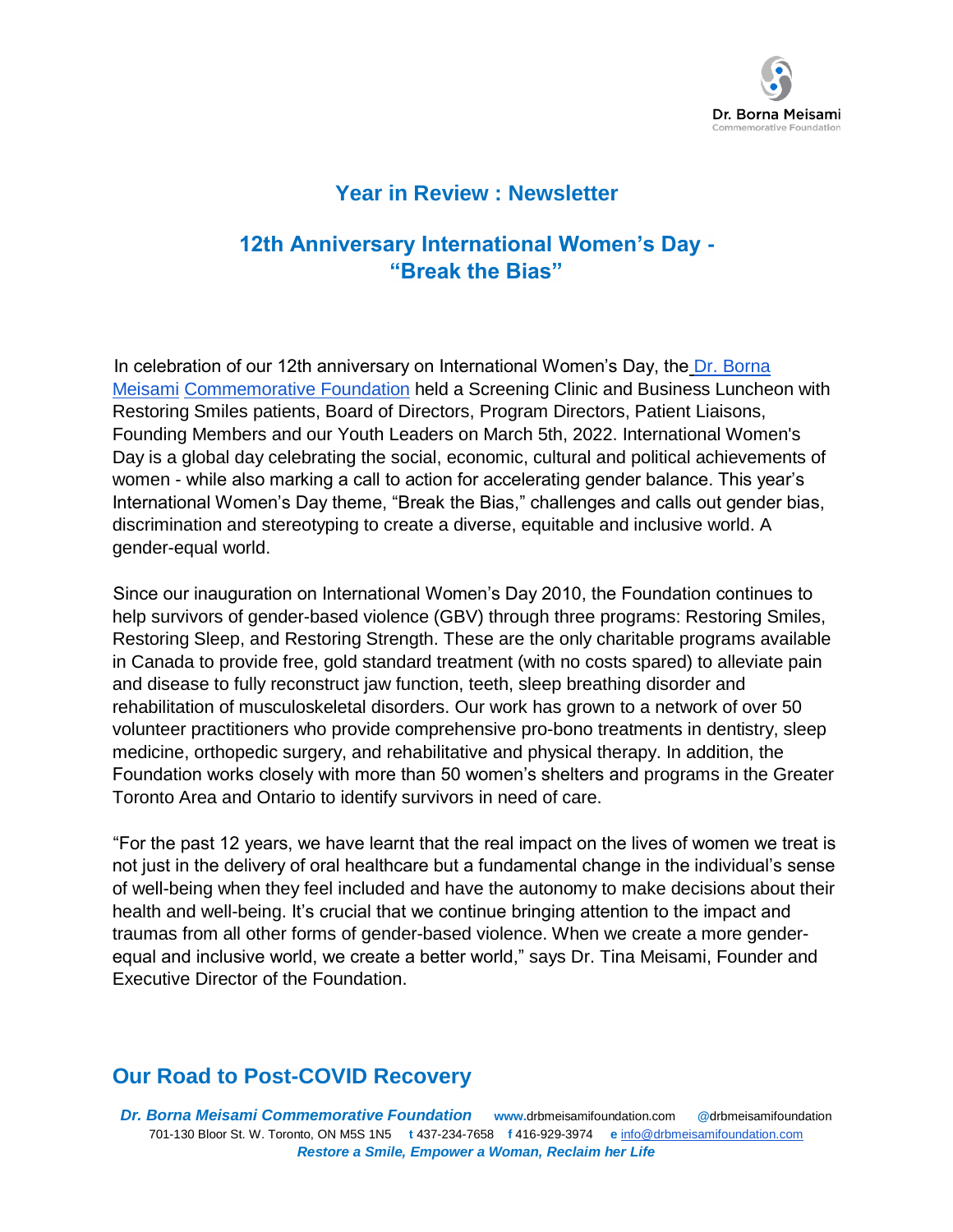

Since the outset of COVID-19, data has demonstrated that all types of violence against women and girls, including domestic violence, has increased. Some of the factors that led to this increase may include but are not limited to, financial security, cramped living conditions, isolation with abusers and movement restrictions. Survivors have limited information and awareness about resources and support. Organizations, such as our Foundation, have established networks with more than 50 shelters and 3 Sexual Assault and Domestic Violence Acute Care Centres (SADVACC) in the area to support GBV survivors and restore their smiles and confidence.

Prior to COVID-19, the Dr. Borna Meisami Commemorative Foundation was consistently effective in locating, assessing, and treating trauma-based patients. Our organization provides FREE treatment for dental, oral health, musculoskeletal, rehabilitative and sleep breathing disorders. However, the pandemic hindered our ability to offer pre-COVID levels of service.

## **Many thanks to our Donors**

With support from **The Canadian Women's Foundation**, the Foundation was awarded the Shockproofing Communities: Gender-Based Violence COVID Emergency and Renewal Funds of \$125,000, which helped the Foundation in addressing its patient backlog and prioritize immediate dental services for our patients who needed them in 2021.

As a result, the Foundation has treated about 85% of our backlog of eligible patients with significant pain, infections, and diseases with a serious risk impacting their systemic health. We have also been awarded the Shockproofing Communities: Gender-Based Violence COVID Recovery Funds, an amount of \$100,000 from the Canadian Women's Foundation to support RECOVERY projects and collaborations that move beyond immediate emergency needs to respond to issues raised by the pandemic.

In February 2022, we received the GSC Community Impact Fund at Toronto Foundation, an amount of \$75,000, which will support staffing for patient intake, treatment coordination, training and mentorship (i.e. trauma-informed approaches to service for dental professionals). The Foundation has developed strategies to conduct recruitment and assessment interviews safely; offer diagnostic medical and dental services; provide urgent care and treatment to patients, and continue our normal operations. We have adapted our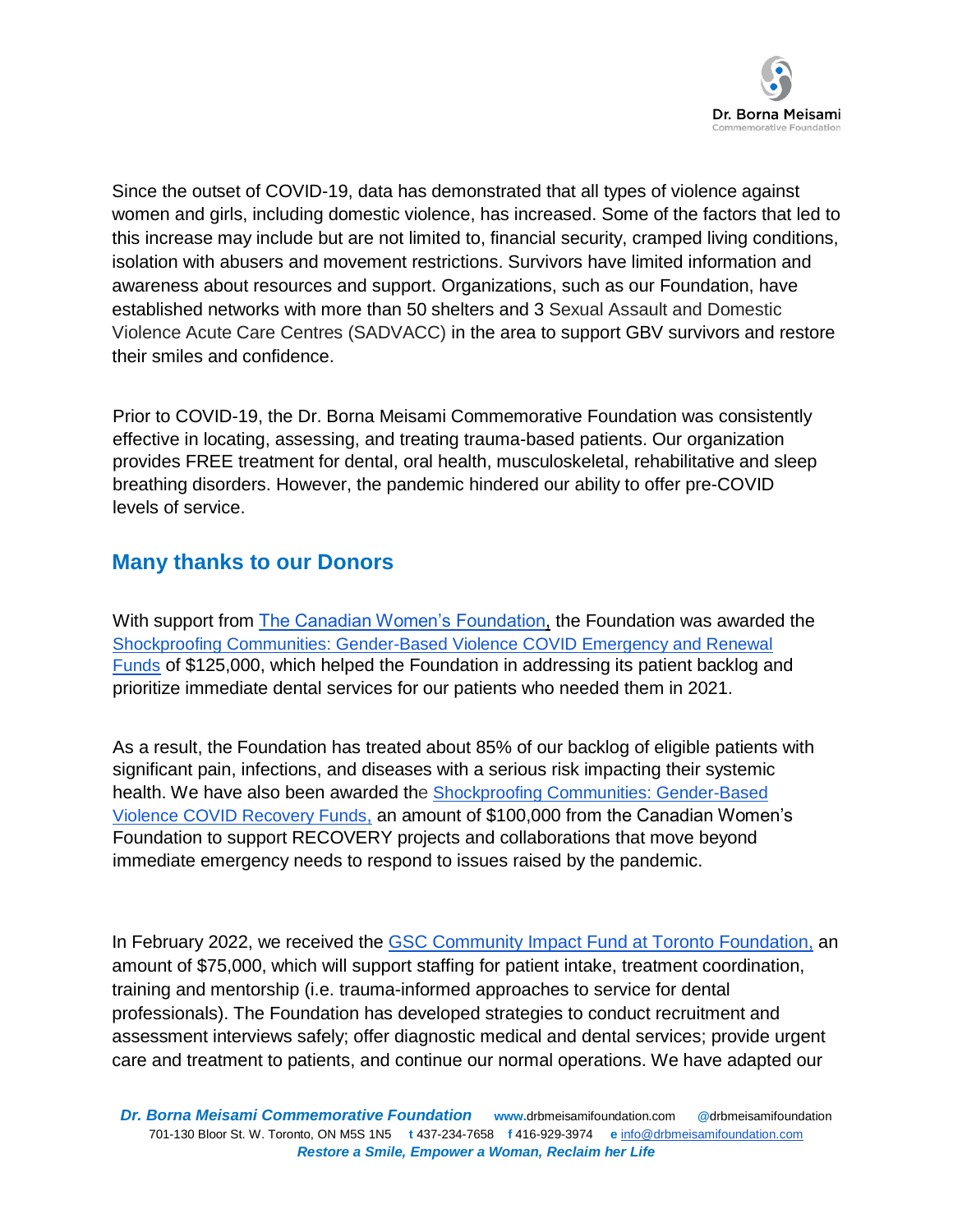

program delivery by pivoting to online platforms when possible to facilitate patient assessments, alternative fundraising events, and educational initiatives.

# **Upcoming Event**

Dr. Borna Meisami Commemorative Foundation presents **"**Women in Leadership Seminar for Female Practitioners in Dentistry and Medicine" with Dr. Mamta Gautam: **May 13th, 14th and 15th 2022.**

#### **Changes in Organizational Structure**

- Director of Restoring Smiles Dr. Maureen Fenn
- Director of Patient Screening Dr. Melanie Little
- Director of Restoring Sleep Dr. Indra Narang and Dr. Tina Meisami
- Director of Restoring Strength Dr. Franco Tavazzani

#### **Programs**

- Introduction of Screening Clinic and centralizing patient screening at Yorkville Oral and Maxillofacial Surgery
- Restoring Sleep: Restoring Sleep provides treatment of sleep disorders such as obstructive sleep apnea (OSA) and snoring.
- Restoring Strength: Restoring Strength provides treatment of musculoskeletal conditions such as injuries to the upper and lower extremities, neck, back, or any orthopedic trauma as well as rehabilitation and physiotherapy.
- Introduction of Exit Interviews

#### **Human Resources**

- Hired full-time Executive Administrators (Jhenae Ho-Sue and Christina Sam)
- Hired two summer research interns (Zoha Anjum and Ghazal Haddadi)
- Hired two Treatment Coordinators (Angel Kajendran and Caroline Vander Kooij)

## **Awards for Dr. Tina Meisami**

● The Peter Newman Humanitarian Award: North York General Hospital: an award that honours those who display a tremendous commitment to the welfare of people or a community.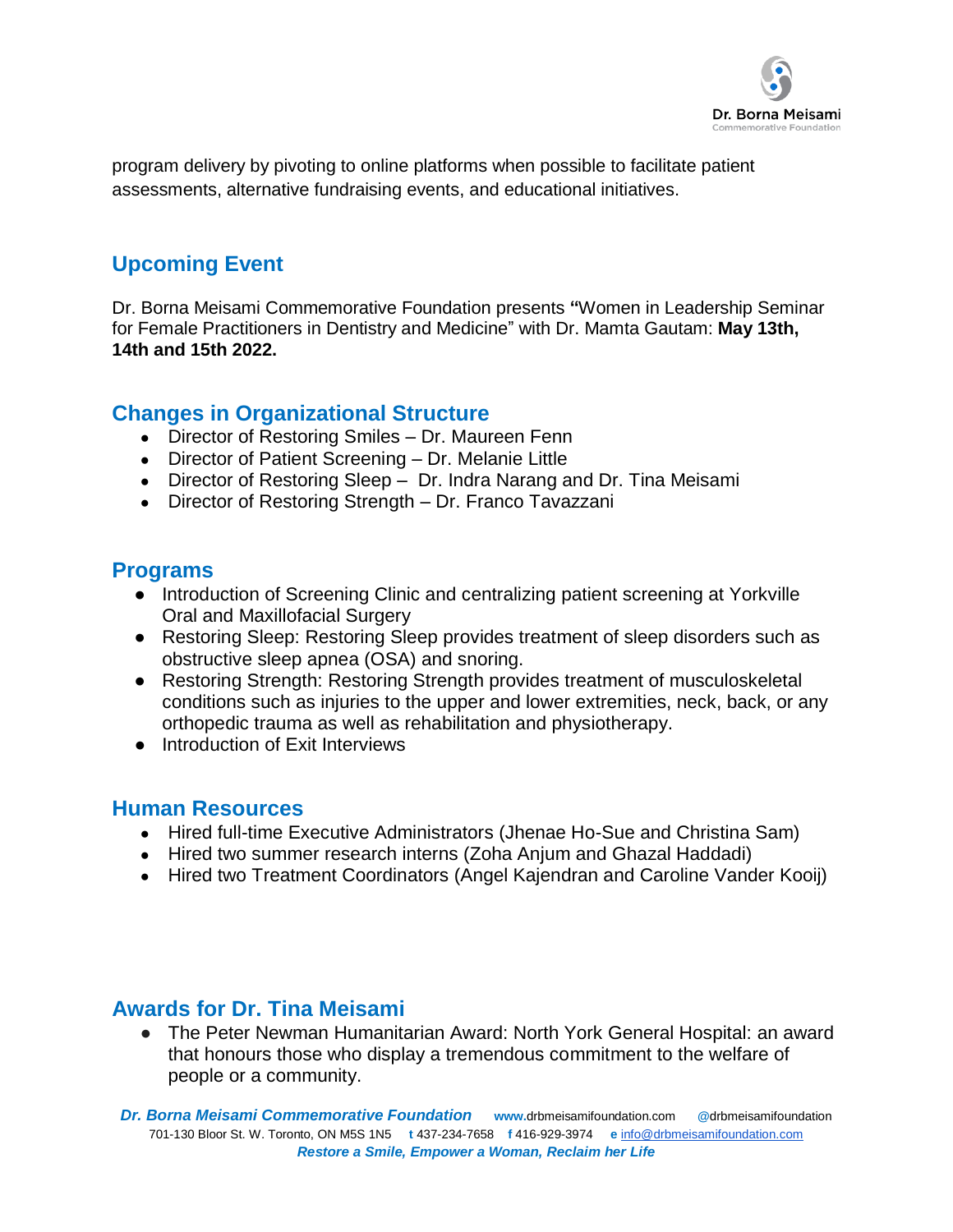

The YWCA Women of Distinction Award (Health): an award that honours individuals and organizations for outstanding contributions for advancement of women and girls' lives in society.

## **Dr. Borna Meisami Foundation Youth Leaders**

- Recruited high school students to raise awareness about gender bias and inequality amongst their peers and community. We have given them a voice by tasking them to create social media content, outreach activities, educational materials and more.
- Dr. Borna Meisami Foundation (DBMF) Youth Leaders are *Lee-Ran Goodman, Charlotte Mui, Gabrielle Tavazzani, Sofia Jadavji, Ava Meisami-Mcallister*

### **Many thanks to our 2021 Volunteer Practitioners for your tremendous continued support. Without your support, our organization wouldn't have been able to achieve this much success!**

- Dr. Tina Meisami
- Dr. Maureen Fenn
- Dr. Renu Varshney
- Dr. Shiva Shadmand
- Dr. Yasmin Mawji
- Dr. Melanie Little
- Dr. Julie Paris
- Dr. Amelia Deliakis
- Dr. Pasha Nasirzadeh
- Dr. Natalie Battish
- Dr. Sepideh Gharai
- Dr. Mahsa Farzaneh
- Dr. Gary Glassman
- Dr. Adam Grossman
- Dr. Beatrice Leung
- Dr. Katherine Lee
- Dr. James Noble
- Dr. Anna De Filippo
- Dr. Aarati Balakrishnan
- Dr. Susan Murray
- Dr. Neena D'Souza
- Dr. Girish Deshpande
- Dr. Susanne Perschbacher
- Dr. Sidney Fireman
- Dr. Feisel Haii
- Dr. Natoosha Nargaski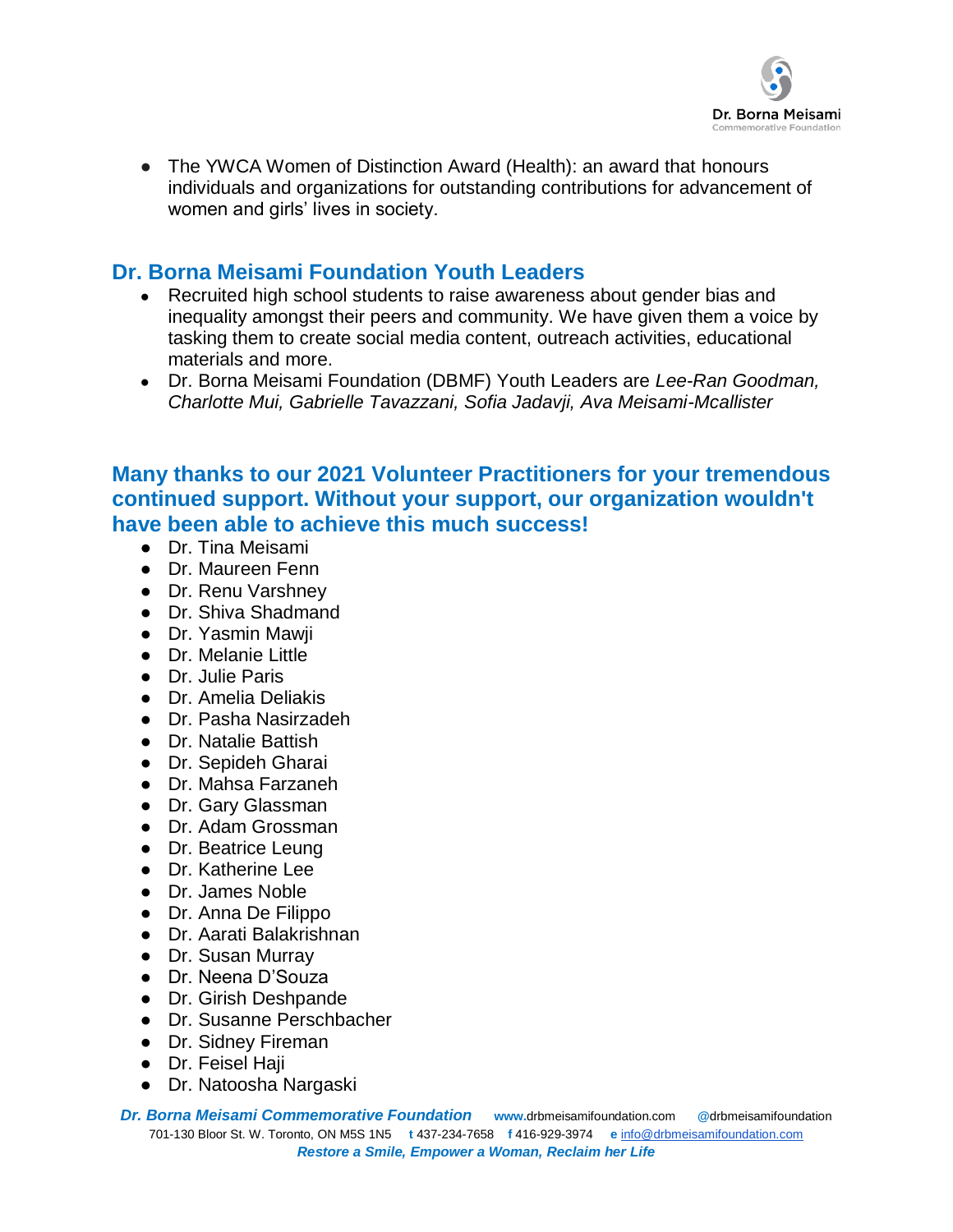

- Dr. Christine Tang
- Dr. Bennett Mui

**We thank the following Volunteer Practitioners for their years of service and we're thrilled about all the care and support you have given us in the past years.** 

- Dr. Tunde Pal
- Dr. Sue Chincholi
- Dr. Phil Shedletsky
- Dr. Ramona Dico
- Dr. Emily Trohatos
- Dr. Elly Tehrani
- Mr. Jerrick Yao
- Dr. Leslie Laing
- Dr. Marian Rizk

**We welcome our new Volunteer Practitioners. Words cannot express how grateful we are for your willingness to volunteer.**

- Dr. Amanda Larsh
- Dr. Osama Soliman
- Dr. Sara Chirico
- Dr. Lynn Bazarin
- Dr. Janet Tamo
- Dr. Oliver Pin-Harry
- Dr. Sara Josephine Chirico
- Dr. Daniella D'avella
- Dr. Lionel Lenkinsi

### **We have the most wonderful sponsors and we thank them for their constant help and support.**

- Green Shield Canada
- Canadian Women's Foundation
- Toronto Foundation
- Equinox
- Alba Dental Arts
- Nobel Biocare
- Dentalware
- CITAGENIX
- KREST Dental Ceramics
- Gordana Dental Art Studio
- RJSMITH Dental Laboratory LTD
- Shaw Lab Group